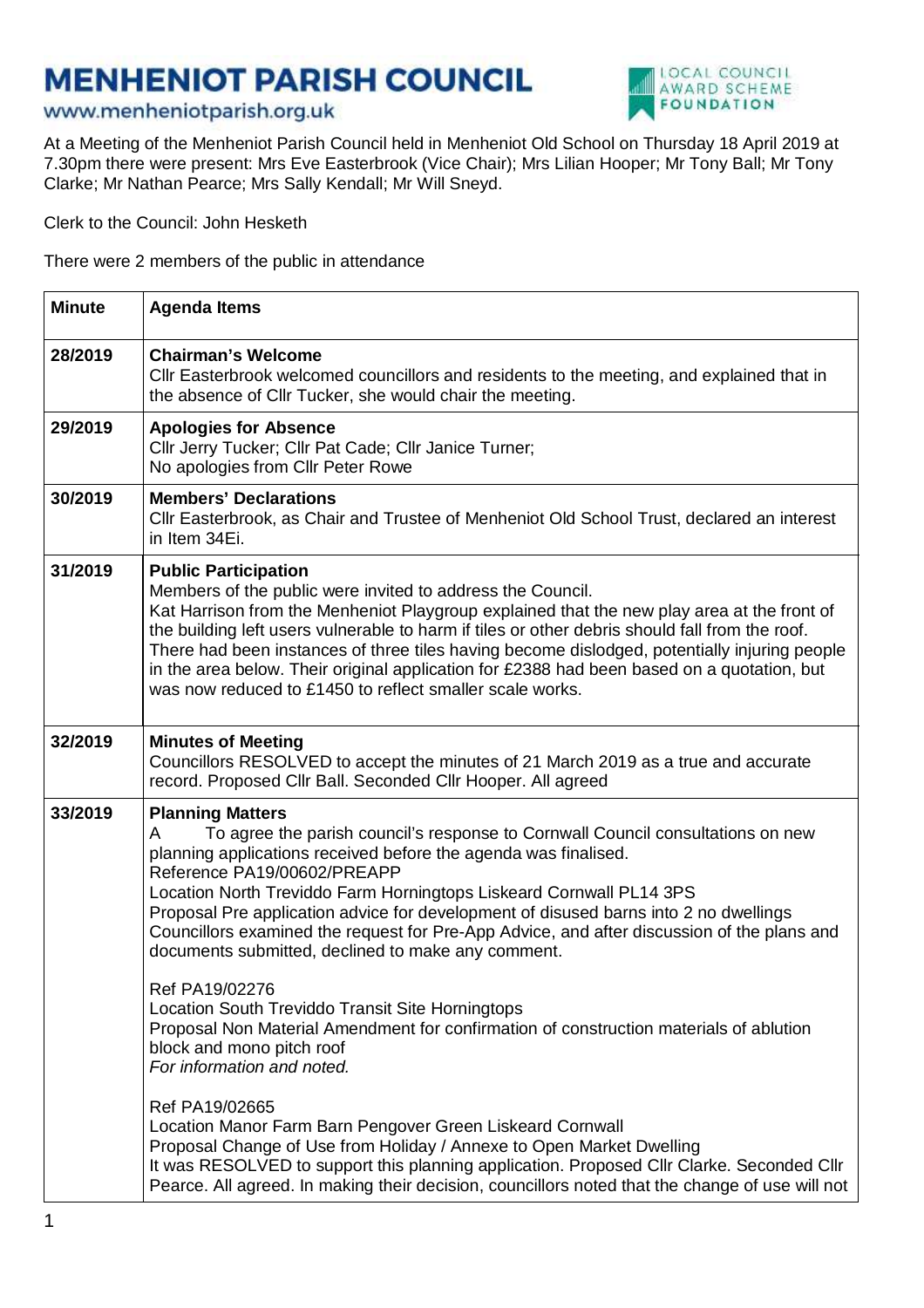|         |                                           | of suitably constructedbuildings'                                                            | impact on the residential amenity, traffic flow or harm the local environment because the<br>footprint will be identical to its current use. Conforms to Cornwall Local Plan Policy 7 'reuse                                                                                                                                        |    |   |          |
|---------|-------------------------------------------|----------------------------------------------------------------------------------------------|-------------------------------------------------------------------------------------------------------------------------------------------------------------------------------------------------------------------------------------------------------------------------------------------------------------------------------------|----|---|----------|
|         | B<br>only.<br>Ref PA19/02756              | Location Cartuther Barton, Horningtops                                                       | Any applications received by Cornwall Council by the time of the meeting. Information<br>Proposal Listed Building Consent for the conversion of existing listed barn to form two                                                                                                                                                    |    |   |          |
|         |                                           |                                                                                              | dwellings, conversion of existing barn as single dwelling together with associated works                                                                                                                                                                                                                                            |    |   |          |
|         | $\mathsf{C}$<br>Applicant: Mr B Mills     | Planning applications approved by Cornwall Council.<br>0.03.2019 PA18/10370 APPROVED         |                                                                                                                                                                                                                                                                                                                                     |    |   |          |
|         |                                           |                                                                                              | Location: Trenant Cottage Menheniot Liskeard Cornwall PL14 3RF<br>Proposal: Demolish existing fire damaged property and construct new replacement 4<br>bedroom detached house and associated external works with variation to condition 2 of<br>application no. PA16/04291 dated 09/08/16 to enable the revised design to dwelling. |    |   |          |
|         |                                           | Reference PA19/00896 No prior approval needed<br>Location Land Near, Scawns House, Menheniot | Proposal Notification of Prior Approval for a Change of Use from Storage or Distribution<br>Buildings (Class B8) and any land within its curtilage to dwelling houses (Class C3)                                                                                                                                                    |    |   |          |
|         | PA18/09852 APPROVED<br>natural slate roof | Applicant: Mr And Mrs Roobottom                                                              | Location: Woodlands Manor Menheniot Liskeard Cornwall PL14 3QY<br>Proposal: Demolition of existing conservatory replacing with painted timber garden room with                                                                                                                                                                      |    |   |          |
|         | PA18/09853 APPROVED                       | Applicant: Mr And Mrs Roobottom<br>painted timber garden room with natural slate roof        | Location: Woodlands Manor Menheniot Liskeard Cornwall PL14 3QY<br>Proposal: Listed Building Consent for the demolition of existing conservatory replacing with                                                                                                                                                                      |    |   |          |
|         | D<br>Information only. None.              |                                                                                              | Planning applications refused by Cornwall Council or withdrawn by the applicant.                                                                                                                                                                                                                                                    |    |   |          |
| 34/2019 | <b>Financial Matters</b>                  |                                                                                              |                                                                                                                                                                                                                                                                                                                                     |    |   |          |
|         | A                                         | Sneyd. Seconded Cllr Pearce. All agreed.                                                     | It was RESOLVED to approved the schedule and agree payment. Proposed Cllr                                                                                                                                                                                                                                                           |    |   |          |
|         | <b>Date</b>                               | Payee                                                                                        | <b>Description</b>                                                                                                                                                                                                                                                                                                                  | CQ |   | £        |
|         | 18/04/2019                                | Playsafety                                                                                   | Playground inspection                                                                                                                                                                                                                                                                                                               |    |   | 177.00   |
|         | 18/04/2019                                | Rob Craig                                                                                    | Ground maintenance                                                                                                                                                                                                                                                                                                                  |    |   | 300.00   |
|         | 18/04/2019                                | <b>Cornwall ALC</b>                                                                          | Annual subscription                                                                                                                                                                                                                                                                                                                 |    |   | 582.60   |
|         | 18/04/2019                                | <b>SSE Enterprise</b>                                                                        | Street lighting maintenance                                                                                                                                                                                                                                                                                                         |    |   | 48.60    |
|         | 18/04/2019                                | Prydis                                                                                       | Payroll support                                                                                                                                                                                                                                                                                                                     |    |   | 98.99    |
|         | 18/04/2019                                | John Hesketh                                                                                 | Expenses                                                                                                                                                                                                                                                                                                                            |    |   | 212.52   |
|         | 29/04/2019                                | John Hesketh                                                                                 | Salary                                                                                                                                                                                                                                                                                                                              |    |   | 975.72   |
|         | 29/04/2019                                | <b>HMRC</b>                                                                                  | <b>PAYE</b>                                                                                                                                                                                                                                                                                                                         |    |   | 182.00   |
|         |                                           |                                                                                              |                                                                                                                                                                                                                                                                                                                                     |    |   |          |
|         | All cheque payments today                 |                                                                                              |                                                                                                                                                                                                                                                                                                                                     |    | £ | 2,577.43 |
|         | B                                         | Direct Bank Payment & Receipts. For information.                                             |                                                                                                                                                                                                                                                                                                                                     |    |   |          |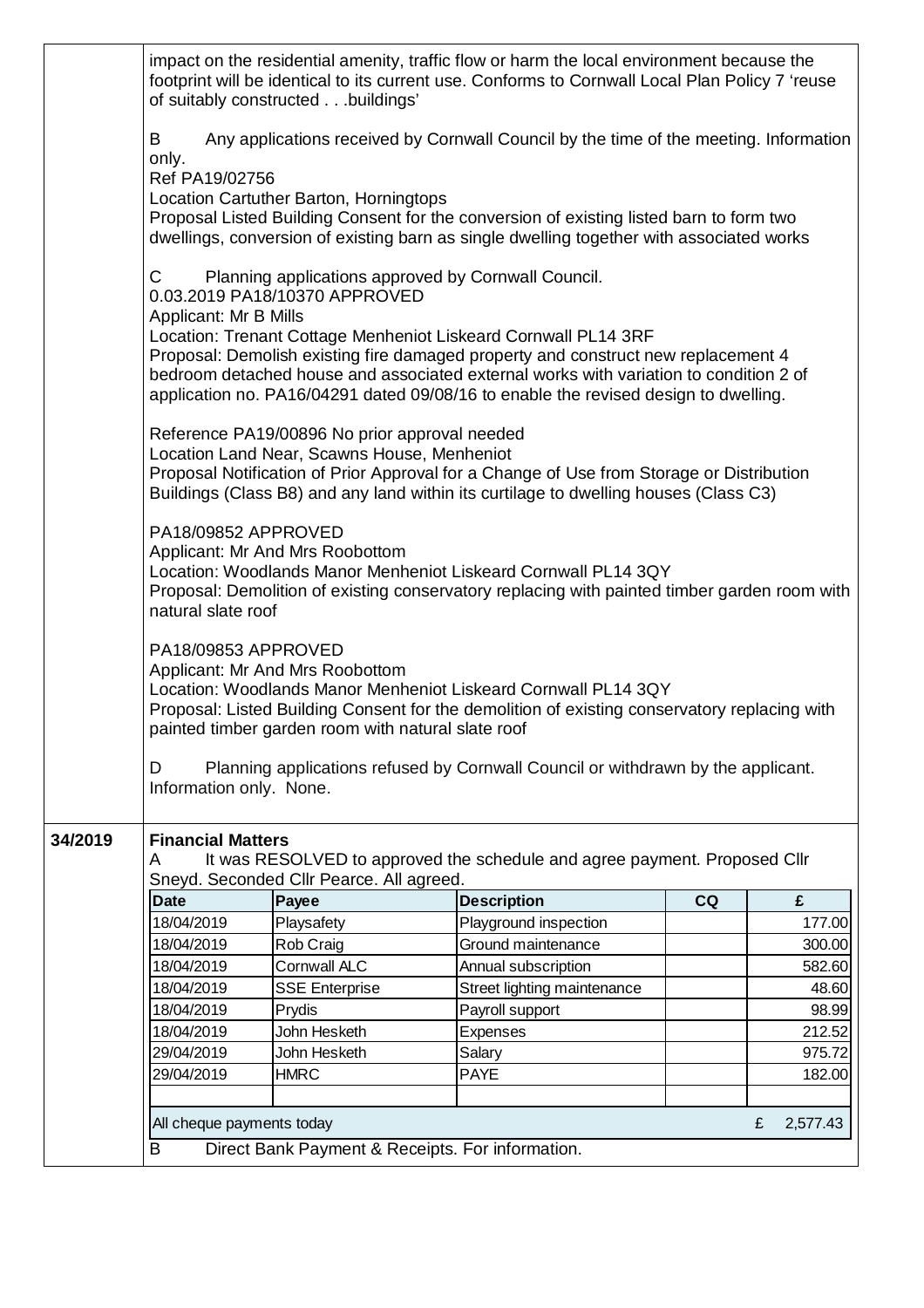| <b>Date</b>                           | Payee                                                                                                                                                               | <b>Description</b>                                                                                                                                                                                                                                                                                                                                                                                                                                                                                                                                                                                                                                                    | Pay | £           |
|---------------------------------------|---------------------------------------------------------------------------------------------------------------------------------------------------------------------|-----------------------------------------------------------------------------------------------------------------------------------------------------------------------------------------------------------------------------------------------------------------------------------------------------------------------------------------------------------------------------------------------------------------------------------------------------------------------------------------------------------------------------------------------------------------------------------------------------------------------------------------------------------------------|-----|-------------|
| 01/03/2019                            | South West Water                                                                                                                                                    | <b>Water Toilets</b>                                                                                                                                                                                                                                                                                                                                                                                                                                                                                                                                                                                                                                                  | DD. | 283.60      |
|                                       |                                                                                                                                                                     |                                                                                                                                                                                                                                                                                                                                                                                                                                                                                                                                                                                                                                                                       |     |             |
|                                       |                                                                                                                                                                     |                                                                                                                                                                                                                                                                                                                                                                                                                                                                                                                                                                                                                                                                       |     |             |
|                                       |                                                                                                                                                                     |                                                                                                                                                                                                                                                                                                                                                                                                                                                                                                                                                                                                                                                                       |     |             |
|                                       | All bank payments this period                                                                                                                                       |                                                                                                                                                                                                                                                                                                                                                                                                                                                                                                                                                                                                                                                                       |     | £<br>283.60 |
|                                       |                                                                                                                                                                     |                                                                                                                                                                                                                                                                                                                                                                                                                                                                                                                                                                                                                                                                       |     |             |
| <b>Bank Receipts Schedule</b>         |                                                                                                                                                                     |                                                                                                                                                                                                                                                                                                                                                                                                                                                                                                                                                                                                                                                                       |     |             |
| <b>Date</b>                           | Payer                                                                                                                                                               | <b>Description</b>                                                                                                                                                                                                                                                                                                                                                                                                                                                                                                                                                                                                                                                    |     | £           |
| 11/03/2019                            | Lloyds Bank                                                                                                                                                         | Interest                                                                                                                                                                                                                                                                                                                                                                                                                                                                                                                                                                                                                                                              |     | 1.01        |
| 13/03/2019                            | Menheniot Playgroup                                                                                                                                                 | License fee                                                                                                                                                                                                                                                                                                                                                                                                                                                                                                                                                                                                                                                           |     | 1.00        |
| 21/03/2019                            | Invoices issued                                                                                                                                                     | Allotment rent & license                                                                                                                                                                                                                                                                                                                                                                                                                                                                                                                                                                                                                                              |     | 78.00       |
| 31/03/2019                            | <b>Cornwall Council</b>                                                                                                                                             | <b>Interest</b>                                                                                                                                                                                                                                                                                                                                                                                                                                                                                                                                                                                                                                                       |     | 48.49       |
|                                       |                                                                                                                                                                     |                                                                                                                                                                                                                                                                                                                                                                                                                                                                                                                                                                                                                                                                       |     |             |
| D<br>Е                                | £95,881.89 in its accounts.                                                                                                                                         | CIIr Sneyd reviewed a selection of bank payments from the previous month<br>Councillors examined applications for Community Grants from these organisation:                                                                                                                                                                                                                                                                                                                                                                                                                                                                                                           |     |             |
| All agreed.                           | Menheniot Playgroup.<br>how many children would benefit - 35.<br>Cllr Easterbrook returned to the meeting at 20.08.                                                 | Cllr Easterbrook left the meeting at 20.00. Cllr Clarke took the Chair. Cllr Hooper asked who<br>the Old School building belonged to and was told by Cllr Clarke that it was owned by the<br>Menheniot Old School Trust. Cllr Sneyd asked for clarification on what the snow guards<br>would do – that they would prevent tiles from falling onto the play area. Cllr Pearce asked<br>It was RESOLVED to make an award £1,450. Proposed Cllr Pearce. Seconded Cllr Kendall.                                                                                                                                                                                           |     |             |
| ÎÎ.<br>abstained.                     |                                                                                                                                                                     | Menheniot Parochial Church Council for graveyard maintenance.<br>Cllr Hooper declared an interest as being a member of the PCC.<br>It was RESOLVED to make an award £1,900 subject to a review of the current arrangements<br>for grasscutting. Proposed Cllr Easterbrook. Seconded Cllr Clarke. All agreed. Cllr Hooper                                                                                                                                                                                                                                                                                                                                              |     |             |
| iii.                                  | <b>Trelawney Road Garden</b>                                                                                                                                        | It was RESOLVED to make a donation of £100. Proposed CIIr Ball. Seconded CIIr Clarke. All<br>agreed, and thanked Keith Goldsmith for his work in maintaining the gardens. Clerk noted a<br>request to included regular maintenance as part of the council's annual open spaces budget.                                                                                                                                                                                                                                                                                                                                                                                |     |             |
| <b>Councillors' Reports</b><br>A<br>B | <b>Cllr Tony Ball</b><br>purchase and installation of a defibrillator at Merrymeet.<br>ACTION Clerk to bring proposals to the next meeting.<br><b>Cllr Pat Cade</b> | Had been asked by the Merrymeet & Pengover Green Residents Association to consider the                                                                                                                                                                                                                                                                                                                                                                                                                                                                                                                                                                                |     |             |
|                                       | Seconded Cllr Sneyd. All agreed.                                                                                                                                    | In the absence of Cllr Cade, the Clerk summarised findings from the survey. That: waiting<br>lists for new applications and transfers between plot holders should be published and<br>updated as required; when allocating plots, the applicant waiting longest should have first<br>option to choose; plots will be examined monthly to ensure compliance with the tenancy<br>agreement; the three month notice rule for vacating plots should be also applied to transfers<br>between plotholders. It was RESOLVED to accept the survey findings. Proposed Cllr Pearce.<br>ACTION Clerk to distribute survey to plot holders, and produce new guidance for tenants. |     |             |
| С                                     | <b>Cllr Nathan Pearce</b>                                                                                                                                           |                                                                                                                                                                                                                                                                                                                                                                                                                                                                                                                                                                                                                                                                       |     |             |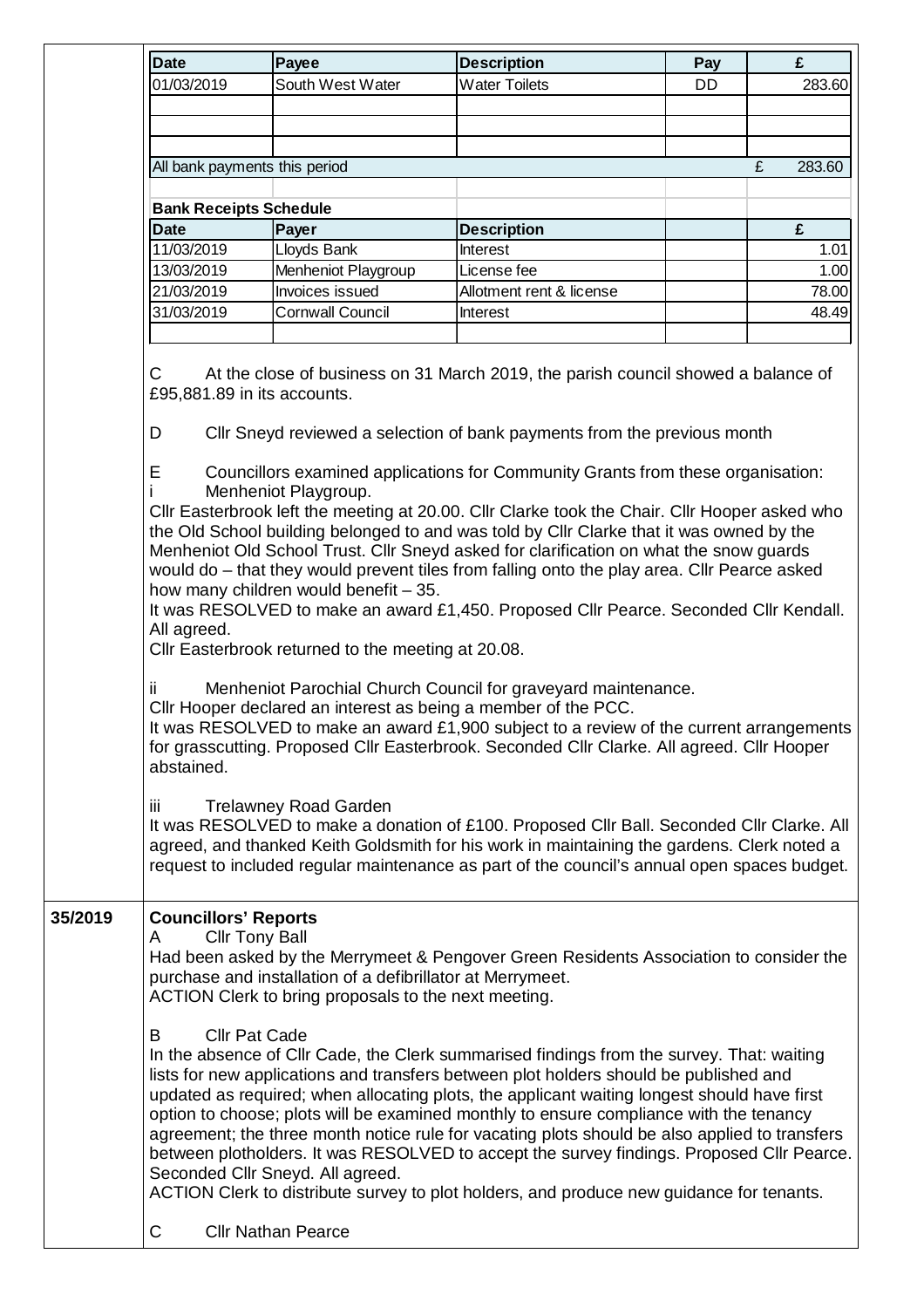|         | Reported that a number of wall tiles were missing or damaged in the public toilets at East<br>Road.                                                                                                                                                                                                                                                                                                                                                                                                                                                                                                                                                                                                                                                                                                                                                                                                               |
|---------|-------------------------------------------------------------------------------------------------------------------------------------------------------------------------------------------------------------------------------------------------------------------------------------------------------------------------------------------------------------------------------------------------------------------------------------------------------------------------------------------------------------------------------------------------------------------------------------------------------------------------------------------------------------------------------------------------------------------------------------------------------------------------------------------------------------------------------------------------------------------------------------------------------------------|
|         | ACTION Clerk to write to the council's cleaner, and bring proposals for repairs to the next<br>meeting.                                                                                                                                                                                                                                                                                                                                                                                                                                                                                                                                                                                                                                                                                                                                                                                                           |
|         | <b>Cllr Tony Clarke</b><br>Has received the inspection reports from RoSPA for the playground equipment at Menheniot<br>and Merrymeet. He will attend to repairs needed at Menheniot and CIIr Ball will repair those<br>at Merrymeet. He also noted that deliberate damage had been caused to equipment at<br>Menheniot, and he was in the course of making repairs himself. He asked that inspection<br>and repairs also be made to the outdoor gym equipment on East Road.<br>ACTION Clerk to draw down further cash for Cllr Clarke's expenses and brief on the repairs<br>needed to the gym equipment.                                                                                                                                                                                                                                                                                                         |
|         | <b>COMMUNITY SAFETY</b><br>CIIr Clarke asked that councillors and residents be aware of a white transit van that may be<br>linked to burglaries in the area recently. Abandoned vehicles at Factory Cottage have been<br>causing problems for residents. This has been reported to the police.<br>Any further information should be passed onto PC Steve Edser at 07525-408029                                                                                                                                                                                                                                                                                                                                                                                                                                                                                                                                    |
| 36/2019 | <b>Chair's Agenda Items</b><br>Neighbourhood Development Plan www.menheniotparishcouncil.co.uk<br>A<br>The NDP has commissioned a guide to heritage design from AECOM. Copies have been<br>sent out to members of the Steering Group and published on the NDP website. Replies are<br>needed before 26 April 2019. The NDP from St Cleer has been received into the group for<br>comment.                                                                                                                                                                                                                                                                                                                                                                                                                                                                                                                         |
|         | Community Governance Review www.menheniotparish.org.uk<br>B<br>It was RESOLVED to agree to Terms of Reference for the CGR Working Group. Proposed<br>Cllr Easterbrook. Seconded Cllr Clarke. All agreed. Cllr Easterbrook reported that at a<br>meeting with Liskeard Town Council on 17 April 2019, Liskeard had presented its final<br>proposals for changes to the adjacent boundary in the north western part of the parish. The<br>area in question is approximately 587 acres, and does not include Cloak Park (although this<br>is indicated on the map). The mapped proposals, together with a description of the options<br>that Liskeard is considering, are now published on the Menheniot parish website.<br>These proposals will be taken back to the Working Group for assessment, and a further<br>report presented at the next meeting in May, with final recommendations at the June<br>meeting. |
|         | C<br>Renovation work on Hartmeade Car Park<br>It was RESOLVED to agree making a grant application to the Liskeard & Looe Community<br>Network Panel for removal of the speed ramp at the entrance to the car park. Proposed Cllr<br>Easterbrook. Seconded Cllr Clarke. All agreed.                                                                                                                                                                                                                                                                                                                                                                                                                                                                                                                                                                                                                                |
|         | <b>Community Safety</b><br>D<br>The Menheniot defibrillator had been used in the last week. Replacement paddles had been<br>requested from South West Ambulance Services (there is a spare set in the defibrillator<br>cabinet).                                                                                                                                                                                                                                                                                                                                                                                                                                                                                                                                                                                                                                                                                  |
|         | Old Chapel repairs<br>Repeated concerns about the poor state of the building even though the council has been<br>told the owner's representative has agreed to make repairs pending sale. Clerk has reported<br>the situation to Cornwall Council.                                                                                                                                                                                                                                                                                                                                                                                                                                                                                                                                                                                                                                                                |
|         | A proposed speed limit of 20mph in village centre has been suggested at the last NDP<br>meeting.<br>ACTION Clerk to add to next council agenda.                                                                                                                                                                                                                                                                                                                                                                                                                                                                                                                                                                                                                                                                                                                                                                   |
|         | <b>Menheniot Sports Association</b><br>Е<br>Proposal to reduce height of trees adjacent to tennis courts.                                                                                                                                                                                                                                                                                                                                                                                                                                                                                                                                                                                                                                                                                                                                                                                                         |